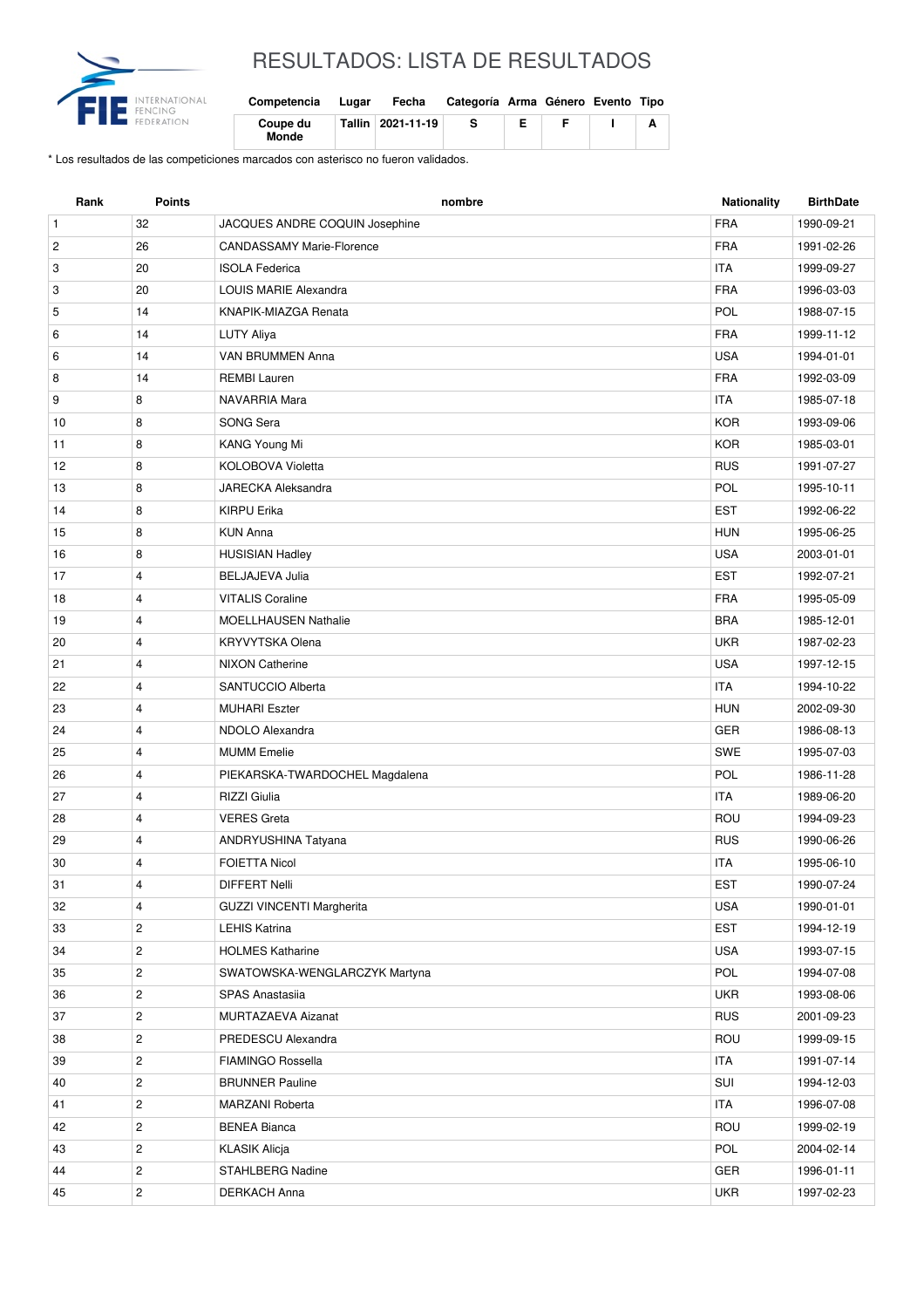| Rank | Points         | nombre                   | <b>Nationality</b> | <b>BirthDate</b> |
|------|----------------|--------------------------|--------------------|------------------|
| 46   | $\overline{c}$ | KHARKOVA Vlada           | <b>UKR</b>         | 1996-09-29       |
| 47   | $\mathbf{2}$   | <b>BUKI Lili</b>         | <b>HUN</b>         | 2002-05-05       |
| 48   | $\overline{c}$ | <b>RUTZ Barbara</b>      | POL                | 1995-07-22       |
| 49   | $\mathbf{2}$   | <b>BRYCH Barbara</b>     | POL                | 2000-12-04       |
| 50   | $\overline{2}$ | DI TELLA Isabel          | ARG                | 1993-06-10       |
| 51   | $\overline{2}$ | <b>TRZEBINSKA Ewa</b>    | <b>POL</b>         | 1989-05-01       |
| 52   | $\sqrt{2}$     | <b>BOTVINNIK Yana</b>    | <b>ISR</b>         | 1998-06-24       |
| 53   | $\overline{2}$ | <b>GRIJAK Jana</b>       | SRB                | 1999-02-18       |
| 53   | $\overline{2}$ | <b>KRIEGER Angela</b>    | SUI                | 1990-04-10       |
| 55   | $\overline{c}$ | <b>EHLER Alexandra</b>   | <b>GER</b>         | 1995-04-07       |
| 56   | $\overline{2}$ | <b>TOTH Jazmin</b>       | <b>HUN</b>         | 2002-08-25       |
| 57   | $\overline{2}$ | <b>KARDOS Edina</b>      | <b>HUN</b>         | 2000-11-09       |
| 58   | $\overline{2}$ | HSIEH Kaylin Sin Yan     | <b>HKG</b>         | 2001-05-19       |
| 59   | $\overline{2}$ | <b>LIM Taehee</b>        | <b>KOR</b>         | 2002-02-22       |
| 60   | $\overline{2}$ | <b>HECHT</b> Dar         | <b>ISR</b>         | 2000-08-16       |
| 61   | $\overline{2}$ | <b>NABETH Camille</b>    | <b>FRA</b>         | 1998-01-05       |
| 62   | $\overline{2}$ | <b>PAULIS Lucrezia</b>   | <b>ITA</b>         | 2003-09-23       |
| 63   | $\overline{c}$ | <b>MAZUR Yeva</b>        | <b>UKR</b>         | 2003-06-23       |
| 64   | $\overline{c}$ | <b>ENGDAHL Sophie</b>    | SWE                | 2000-07-23       |
| 65   | $\mathbf{1}$   | OKHOTNIKOVA Irina        | <b>RUS</b>         | 1997-07-29       |
| 66   | $\mathbf{1}$   | <b>SALAMON Reka</b>      | <b>HUN</b>         | 2004-02-15       |
| 67   | $\mathbf{1}$   | SAITO Hana               | <b>JPN</b>         | 2002-09-12       |
| 68   | $\mathbf{1}$   | <b>EMMENEGGER Manon</b>  | SUI                | 1997-03-07       |
| 69   | $\mathbf{1}$   | PIRKOWSKI Amanda         | <b>USA</b>         | 2002-08-09       |
| 70   | $\mathbf{1}$   | <b>EHAB Nardin</b>       | EGY                | 1996-01-31       |
| 71   | $\mathbf{1}$   | <b>CONRAD Anastasia</b>  | SUI                | 2000-09-11       |
| 72   | $\mathbf{1}$   | STAEHLI Laura            | SUI                | 1991-12-31       |
| 73   | $\mathbf{1}$   | SVYSTIL Yuliya           | <b>UKR</b>         | 1995-03-31       |
| 74   | $\mathbf{1}$   | <b>BOGDANOV Adele</b>    | <b>ISR</b>         | 2003-10-20       |
| 74   | $\mathbf{1}$   | FERNANDEZ CALLEJA Sara   | <b>ESP</b>         | 1993-08-19       |
| 76   | $\mathbf{1}$   | <b>MACKINNON Leonora</b> | CAN                | 1994-05-30       |
| 77   | $\mathbf{1}$   | NAGY Kinga               | <b>HUN</b>         | 1998-07-07       |
| 78   | $\mathbf{1}$   | <b>LIU Charlene</b>      | <b>USA</b>         | 1997-04-09       |
| 79   | $\mathbf{1}$   | MESIC Ana                | CRO                | 1998-04-28       |
| 80   | $\mathbf{1}$   | <b>BORSODY Emma</b>      | <b>HUN</b>         | 2000-10-02       |
| 81   | $\mathbf{1}$   | <b>KUUSK Kristina</b>    | EST                | 1985-11-16       |
| 82   | $\mathbf{1}$   | SICA Susan Maria         | GBR                | 1998-01-22       |
| 82   | $\mathbf{1}$   | <b>TATARAN Amalia</b>    | ROU                | 1994-07-15       |
| 84   | $\mathbf{1}$   | DE MARCHI Eleonora       | <b>ITA</b>         | 1998-06-26       |
| 85   | $\mathbf{1}$   | <b>KORNEEVA Arina</b>    | GEO                | 1996-05-22       |
| 85   | $\mathbf{1}$   | <b>LOIT Karoliine</b>    | <b>EST</b>         | 2000-12-14       |
| 87   | $\mathbf{1}$   | <b>WASHINGTON Isis</b>   | <b>USA</b>         | 1993-01-01       |
| 88   | $\mathbf{1}$   | VON KERSSENBROCK Diane   | <b>FRA</b>         | 1998-09-28       |
| 89   | $\mathbf{1}$   | HOPPE MONTANARO Malinka  | CAN                | 1993-07-28       |
| 89   | $\mathbf{1}$   | <b>KLUGHARDT Gloria</b>  | POL                | 2003-01-21       |
| 91   | $\mathbf{1}$   | HARADA Saki              | <b>JPN</b>         | 2000-05-12       |
| 92   | $\mathbf{1}$   | BIELESZOVA Veronika      | CZE                | 2002-04-25       |
| 93   | $\mathbf{1}$   |                          | SUI                |                  |
|      |                | ROMEO Virgina            |                    | 2002-05-28       |
| 94   | $\mathbf{1}$   | KORNEEVA Anastasia       | <b>RUS</b>         | 1995-05-30       |
| 95   | 1              | SAITO Ayumu              | <b>JPN</b>         | 1996-09-14       |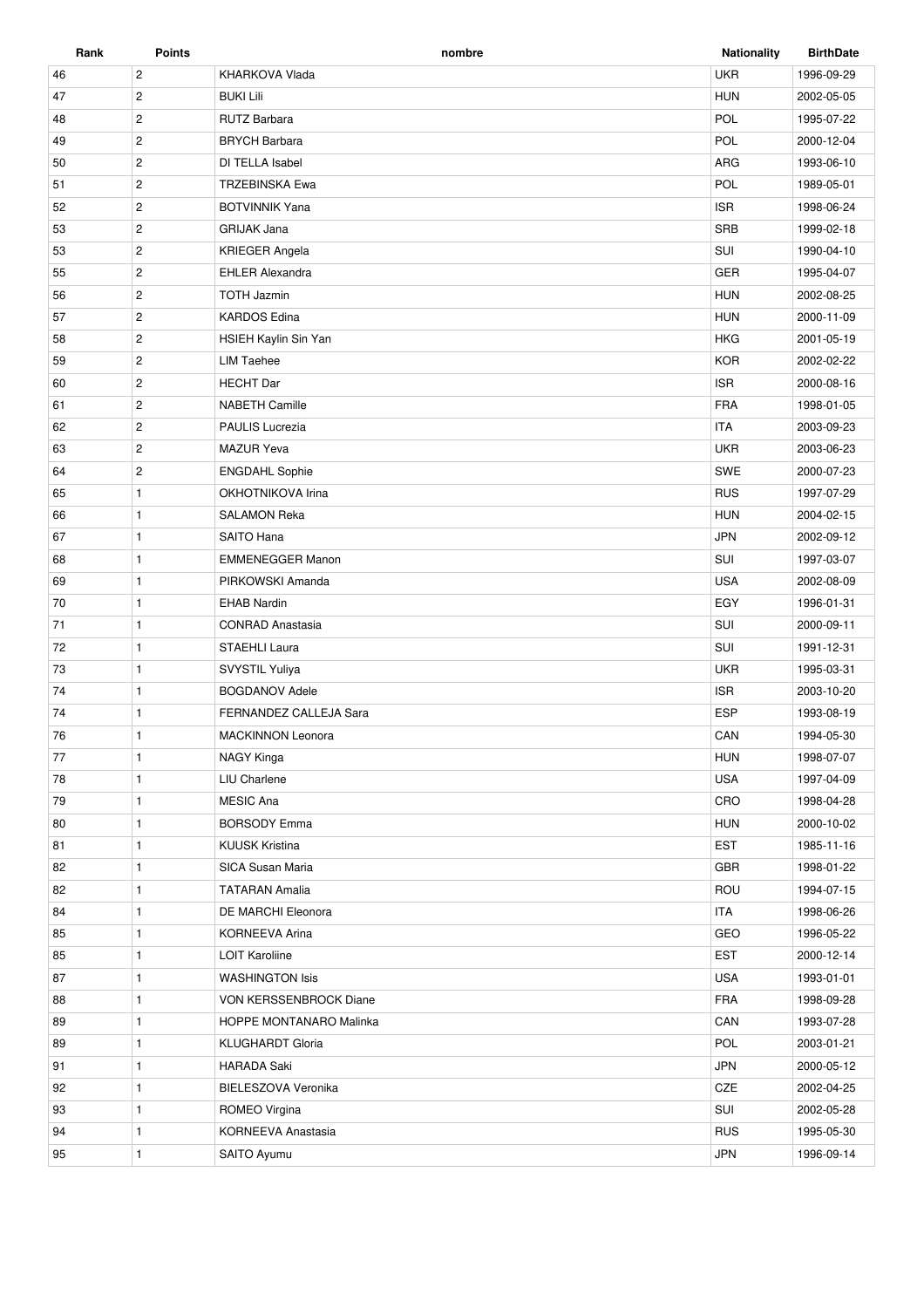| Rank | <b>Points</b> | nombre                       | <b>Nationality</b> | <b>BirthDate</b> |
|------|---------------|------------------------------|--------------------|------------------|
| 96   | $\mathbf{1}$  | <b>ZGRYZNIAK Kinga</b>       | POL                | 2003-06-22       |
| 97   | 0,5           | MOESCHLIN Noemi              | SUI                | 1996-10-11       |
| 98   | 0,5           | OBRAZTSOVA Maria             | <b>RUS</b>         | 1996-02-02       |
| 99   | 0,5           | <b>MIHALY Kata</b>           | <b>HUN</b>         | 1990-08-18       |
| 100  | 0,5           | <b>GOLDMANN Lara</b>         | GER                | 2002-11-21       |
| 101  | 0,5           | <b>JOYCE Michaela</b>        | <b>USA</b>         | 2004-01-01       |
| 102  | 0,5           | DEKANY Kinga                 | <b>HUN</b>         | 2001-09-27       |
| 103  | 0,5           | NETTO SIMEAO Amanda          | <b>BRA</b>         | 1994-06-02       |
| 104  | 0,5           | <b>FAVRE Aurore</b>          | SUI                | 1999-03-26       |
| 105  | 0,5           | <b>LEE Sinhee</b>            | <b>KOR</b>         | 1997-01-22       |
| 106  | 0,5           | <b>WETZKER Laura Katalin</b> | <b>GER</b>         | 2002-07-10       |
| 107  | 0,5           | SOLDATOVA Anastasia          | <b>RUS</b>         | 1999-11-05       |
| 108  | 0,5           | <b>LOEHR Lisa-Marie</b>      | <b>GER</b>         | 2000-08-29       |
| 109  | 0,5           | <b>CEBULA Anne</b>           | <b>USA</b>         | 1998-01-01       |
| 109  | 0,5           | <b>FERRARI Marta</b>         | <b>ITA</b>         | 1990-01-06       |
| 109  | 0,5           | PASHARNEVA Katsiaryna        | <b>BLR</b>         | 1992-12-15       |
| 109  | 0,5           | SAMKO Anastasija             | <b>UKR</b>         | 1999-02-19       |
| 113  | 0,5           | <b>KETKAR Ketki</b>          | <b>USA</b>         | 2004-01-01       |
| 114  | 0,5           | DOUBOVA Dominika             | CZE                | 1990-05-17       |
| 115  | 0,5           | YASINSKAYA Kristina          | <b>RUS</b>         | 1998-08-06       |
| 116  | 0,5           | <b>BOONE Kelly</b>           | <b>NED</b>         | 1992-01-12       |
| 117  | 0,5           | <b>BODIN Lauriane</b>        | <b>FRA</b>         | 1997-10-06       |
| 118  | 0,5           | <b>BULTYNCK Anne</b>         | <b>BEL</b>         | 2000-07-06       |
| 119  | 0,5           | SHIN Hyuna                   | <b>KOR</b>         | 1995-05-14       |
| 120  | 0,5           | <b>MAYR</b> Franziska        | <b>GER</b>         | 1999-03-14       |
| 121  | 0,5           | <b>CLERICI Alice</b>         | <b>ITA</b>         | 1996-06-15       |
| 122  | 0,5           | KHAERTDINOVA Polina          | <b>RUS</b>         | 2003-11-06       |
| 123  | 0,5           | MROSZCZAK Anna               | POL                | 1997-10-02       |
| 124  | 0,5           | <b>VANRYSSEL Eloise</b>      | <b>FRA</b>         | 1999-05-01       |
| 125  | 0,5           | YOSHIMURA Miho               | <b>JPN</b>         | 1997-10-14       |
| 126  | 0,5           | <b>DE PESTEL Amber</b>       | <b>BEL</b>         | 1988-08-10       |
| 127  | 0,5           | KIM Sohui                    | <b>KOR</b>         | 2002-02-16       |
| 127  | 0,5           | NARITA Ruka                  | <b>JPN</b>         | 2000-08-31       |
| 127  | 0,5           | <b>TAKAHASHI Erika</b>       | <b>JPN</b>         | 2002-09-04       |
| 130  | 0,25          | EL KORD Camilia              | <b>MAR</b>         | 1988-03-15       |
| 131  | 0,25          | <b>BROVKO</b> Inna           | <b>UKR</b>         | 1997-04-26       |
| 131  | 0,25          | <b>EMBRICH Irina</b>         | <b>EST</b>         | 1980-07-12       |
| 131  | 0,25          | <b>FAVRE</b> Angeline        | SUI                | 2000-07-04       |
| 131  | 0,25          | <b>GUNAC Gokce</b>           | TUR                | 1986-06-05       |
| 135  | 0,25          | KADYROVA lulia               | <b>RUS</b>         | 1999-09-04       |
| 136  | 0,25          | <b>KUROKI Yume</b>           | <b>JPN</b>         | 1994-10-04       |
| 137  | 0,25          | MAJDANDZIC Andrea            | CRO                | 2000-08-13       |
| 137  | 0,25          | SERSOT Jade                  | <b>FRA</b>         | 2000-10-15       |
| 139  | 0,25          | JANELLI Zofia                | POL                | 2002-12-25       |
| 140  | 0,25          | GANDHI Sedna                 | <b>USA</b>         | 2004-01-01       |
| 140  | 0,25          | SHEMYAKINA Yana              | <b>UKR</b>         | 1986-01-05       |
| 140  | 0,25          | ZUIKOVA Veronika             | <b>EST</b>         | 1994-01-01       |
| 143  | 0,25          | JASKULLA Klara               | <b>GER</b>         | 2001-10-13       |
| 144  | 0,25          | <b>BUECH Kim Jasmin</b>      | SUI                | 1995-12-14       |
| 145  | 0,25          | <b>KNEZEVIC Katarina</b>     | SRB                | 1994-09-04       |
|      |               |                              |                    |                  |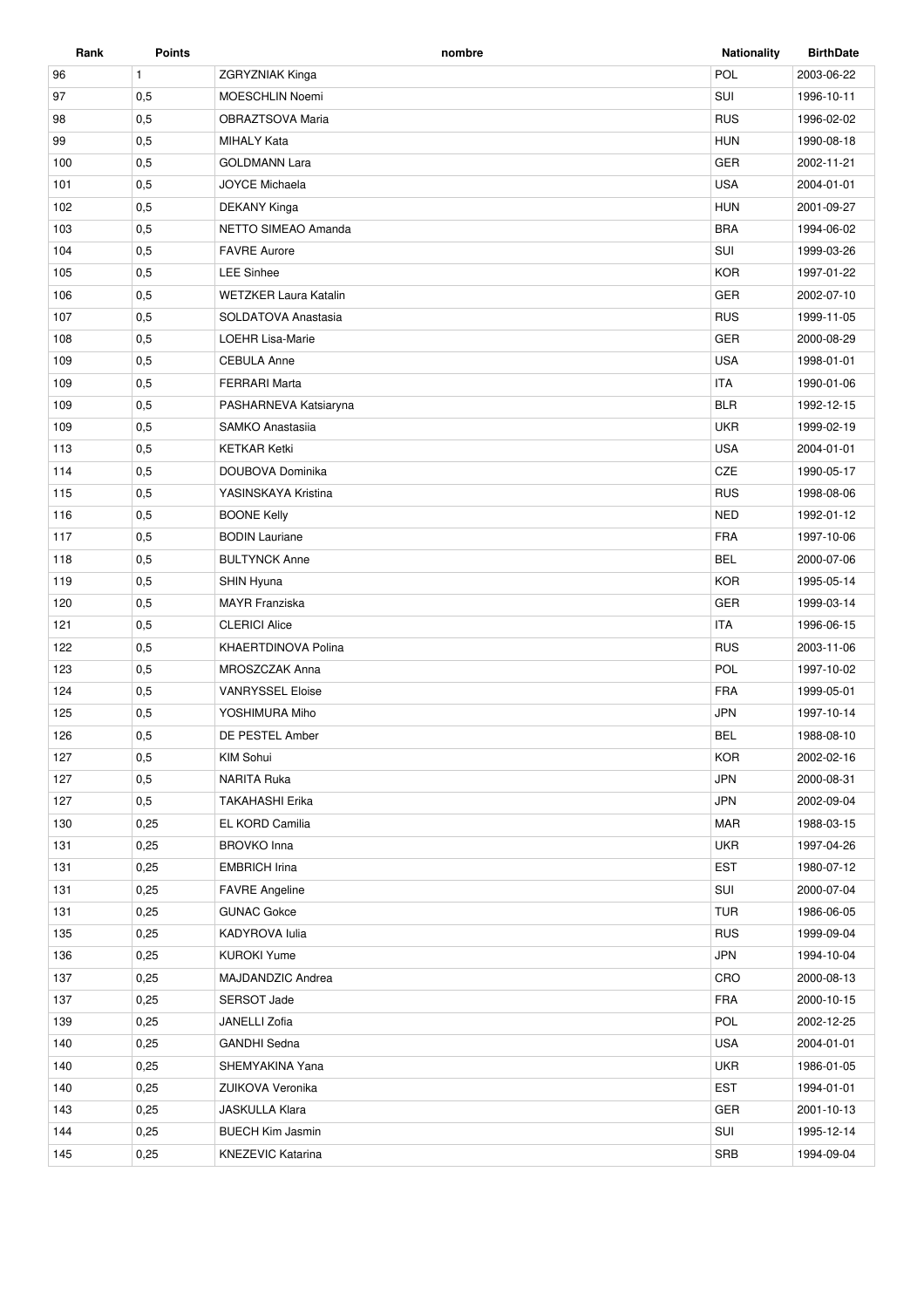| Rank | <b>Points</b> | nombre                          | <b>Nationality</b> | <b>BirthDate</b> |
|------|---------------|---------------------------------|--------------------|------------------|
| 146  | 0,25          | STEPANYAN Nataliya              | <b>UKR</b>         | 1997-04-04       |
| 147  | 0,25          | <b>AZUKAITE Vikte</b>           | LTU                | 1996-04-18       |
| 147  | 0,25          | <b>MATEOS Maria</b>             | <b>ESP</b>         | 1998-11-30       |
| 149  | 0,25          | <b>BABA Haruna</b>              | <b>JPN</b>         | 1997-12-09       |
| 149  | 0,25          | <b>JONAS Anna</b>               | <b>GER</b>         | 1996-09-26       |
| 149  | 0,25          | <b>LANNES Susanne</b>           | <b>EST</b>         | 2004-01-01       |
| 152  | 0,25          | <b>YU Danwoo</b>                | <b>KOR</b>         | 1996-08-13       |
| 153  | 0,25          | <b>FRANSSON Emma</b>            | <b>SWE</b>         | 2002-06-06       |
| 154  | 0,25          | <b>CENTENERA Macarena</b>       | <b>ESP</b>         | 1994-04-24       |
| 155  | 0,25          | <b>VANDINGENEN Aube</b>         | <b>BEL</b>         | 2001-01-31       |
| 156  | 0,25          | <b>TERAYAMA Tamaki</b>          | <b>JPN</b>         | 2002-01-29       |
| 157  | 0,25          | <b>LEONARD Ariane</b>           | CAN                | 2001-05-31       |
| 158  | 0,25          | <b>CHWOJNIK Tamara</b>          | ARG                | 1998-10-07       |
| 159  | 0,25          | <b>GABER Shirwit</b>            | EGY                | 1998-01-18       |
| 160  | 0,25          | RAMIREZ PEGUERO Violeta         | <b>DOM</b>         | 1986-06-13       |
| 161  | 0,25          | <b>GALPER Eva</b>               | <b>ISR</b>         | 2002-11-21       |
| 162  | 0,25          | <b>HILBRIG Viktoria</b>         | <b>GER</b>         | 2000-08-19       |
| 163  | 0,25          | <b>MITCHELL Georgina</b>        | <b>GBR</b>         | 2001-01-05       |
| 164  | 0,25          | SUZUKI Honami                   | <b>JPN</b>         | 1994-11-01       |
| 165  | 0,25          | ERTURK Aleyna                   | <b>TUR</b>         | 2005-08-18       |
| 166  | 0,25          | <b>SADLER Louise</b>            | <b>GBR</b>         | 2001-05-31       |
| 167  | 0,25          | <b>ALDANA Naiara</b>            | <b>ESP</b>         | 1995-01-12       |
| 168  | 0,25          | <b>TRUUSE Gabriela</b>          | <b>EST</b>         | 2004-03-27       |
| 169  | 0,25          | <b>OSTROVSKI Elisabet</b>       | <b>EST</b>         | 2003-01-01       |
| 170  | 0,25          | <b>BAVUGE KHABIMANA Milen</b>   | <b>RUS</b>         | 2001-07-12       |
| 171  | 0,25          | SALIGEROVA Katerina             | CZE                | 1999-06-14       |
| 172  | 0,25          | <b>JAAKKOLA Outi</b>            | <b>FIN</b>         | 2001-01-27       |
| 173  | 0,25          | <b>LEVER Rachael</b>            | <b>GBR</b>         | 2002-03-22       |
| 174  | 0,25          | <b>MORAWIETZ Julia</b>          | <b>GER</b>         | 1993-11-22       |
| 175  | 0,25          | <b>FOLLETT Charlie</b>          | <b>GBR</b>         | 1997-04-08       |
| 176  | 0,25          | CISNEROS Alejandra              | <b>ESP</b>         | 1990-12-16       |
| 177  | 0,25          | PETKOVIC Lara                   | CRO                | 1997-11-27       |
| 178  | 0,25          | DOSKOVA Katerina                | CZE                | 1999-12-22       |
| 179  | 0             | COUFALOVA Anna                  | CZE                | 2000-04-01       |
| 180  | 0             | <b>LEHTONEN Suvi</b>            | <b>FIN</b>         | 1983-06-09       |
| 180  | 0             | PECHOVOVA Michala               | CZE                | 1990-05-25       |
| 182  | 0             | <b>CISNEROS Sofia</b>           | ESP                | 1996-03-29       |
| 182  | 0             | <b>HESS SANCHO Gala</b>         | GER                | 1998-01-01       |
| 182  | 0             | SLIUSAREVA Sofiia               | <b>UKR</b>         | 1999-01-18       |
| 185  | 0             | <b>VAINBERG Sophia</b>          | <b>ISR</b>         | 2004-09-05       |
| 186  | 0             | <b>MURIDOVA Tamila</b>          | GEO                | 2001-02-10       |
| 187  | 0             | GZYUNOVA Anna                   | <b>RUS</b>         | 2002-06-24       |
| 187  | 0             | <b>HAUTALA Eva</b>              | <b>FIN</b>         | 2001-08-31       |
| 187  | 0             | <b>VORNANEN Anni</b>            | <b>FIN</b>         | 1991-06-04       |
| 190  | 0             | <b>PALK Madli</b>               | <b>EST</b>         | 2003-06-26       |
| 191  | 0             | TURCSAK Bianka                  | <b>HUN</b>         | 2001-09-26       |
| 192  | 0             | REUMUELLER Martina              | AUT                | 1980-09-20       |
| 193  | 0             | <b>BARNES Rachel</b>            | GBR                | 2000-05-31       |
| 194  | 0             | <b>GUIMARAES Maria Carolina</b> | <b>BRA</b>         | 2000-08-30       |
| 195  | 0             | <b>GARCIA RODRIGUEZ Ines</b>    | <b>ESP</b>         | 1994-10-22       |
|      |               |                                 |                    |                  |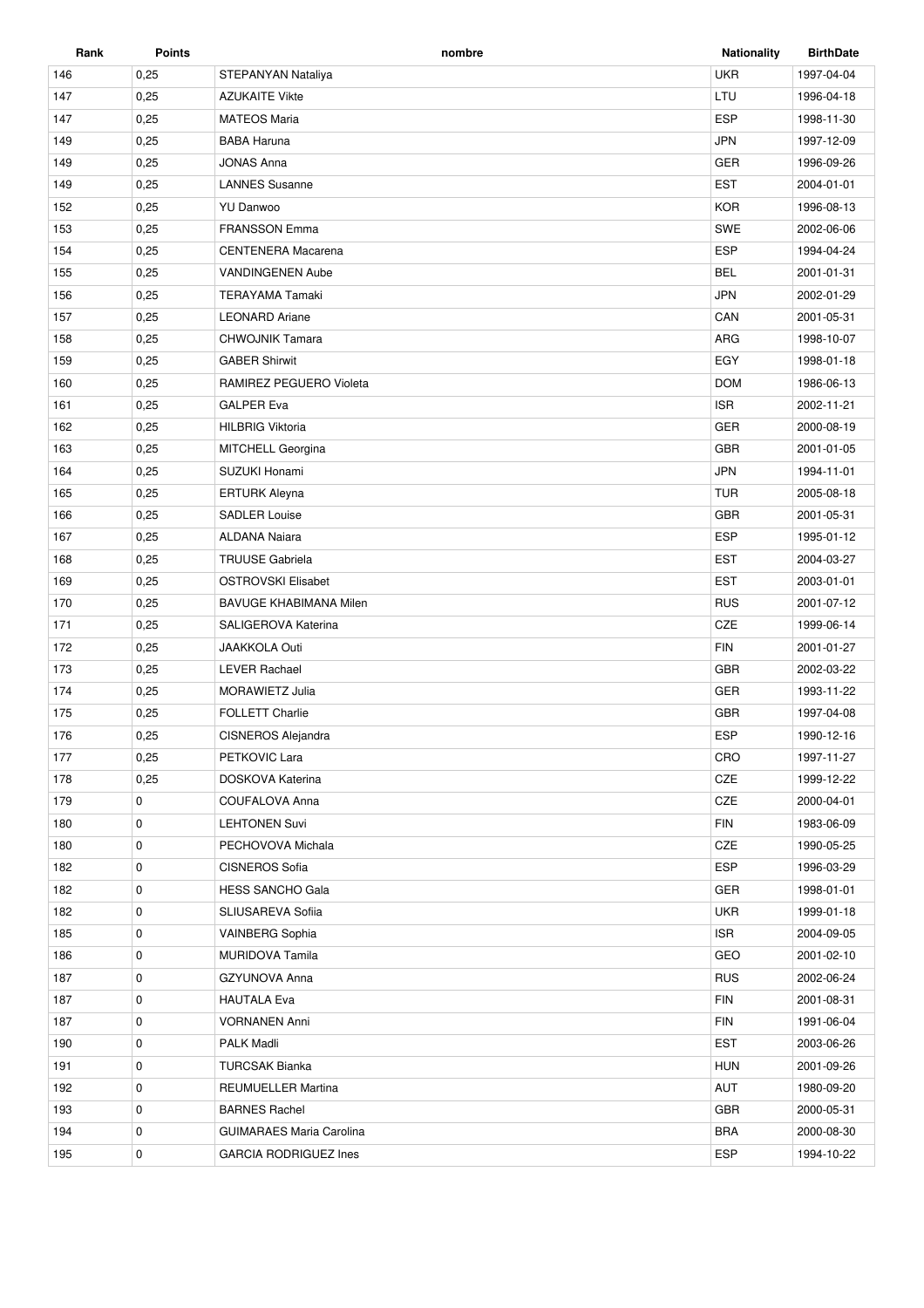| Rank | Points      | nombre                                | <b>Nationality</b> | <b>BirthDate</b> |
|------|-------------|---------------------------------------|--------------------|------------------|
| 196  | 0           | <b>TALEN Andra</b>                    | <b>EST</b>         | 1999-08-12       |
| 197  | 0           | LINDEROVA Nina                        | <b>SVK</b>         | 1991-09-19       |
| 198  | 0           | <b>MARTENSSON Elvira</b>              | <b>SWE</b>         | 1999-05-20       |
| 199  | 0           | <b>MATSKEVITS Iris Maria</b>          | <b>EST</b>         | 2002-06-28       |
| 200  | 0           | SABATINI Margherita                   | <b>ITA</b>         | 1990-07-14       |
| 201  | $\mathbf 0$ | AZIZOVA Madina                        | <b>EST</b>         | 1996-01-01       |
| 202  | 0           | <b>LAWSON Danielle</b>                | GBR                | 1998-02-28       |
| 203  | 0           | <b>ENGLERT URRUTIA Melisa Lara</b>    | ARG                | 1991-03-08       |
| 204  | $\mathbf 0$ | <b>ENGEL Christiana</b>               | AUT                | 1989-07-10       |
| 205  | 0           | <b>AGATH Thordis</b>                  | <b>AUT</b>         | 2001-03-31       |
| 205  | 0           | <b>BEKEN Solane</b>                   | <b>BEL</b>         | 2001-04-12       |
| 207  | 0           | <b>WASIAK Axelle</b>                  | <b>BEL</b>         | 2001-05-29       |
| 208  | 0           | <b>MELLES Anne-Mai</b>                | <b>EST</b>         | 2003-02-06       |
| 208  | 0           | <b>SULEN BURGOS Priscila Genoveva</b> | ECU                | 1991-07-25       |
| 210  | 0           | <b>GABER Salwa</b>                    | EGY                | 1996-06-14       |
| 211  | 0           | <b>NILISK Kristiin</b>                | <b>EST</b>         | 2004-05-28       |
| 211  | $\mathbf 0$ | <b>SCHMIDL Paula</b>                  | AUT                | 1996-06-02       |
| 213  | 0           | <b>HATZ Fiona</b>                     | SUI                | 1999-09-16       |
| 213  | 0           | <b>SOUTHERN Emily</b>                 | <b>GBR</b>         | 1994-03-15       |
| 213  | $\mathbf 0$ | ZABOLOTNA Daryna                      | <b>UKR</b>         | 1999-10-11       |
| 216  | 0           | <b>JUKIC Paula</b>                    | CRO                | 1998-07-17       |
| 217  | 0           | <b>DVININA Valeriia</b>               | GEO                | 1993-01-26       |
| 218  | 0           | <b>HIDE Victoria</b>                  | <b>GBR</b>         | 1998-02-27       |
| 219  | 0           | <b>VUORINEN Anna</b>                  | <b>FIN</b>         | 1998-09-06       |
| 220  | 0           | <b>BOS Valentina</b>                  | SUI                | 1999-04-13       |
| 221  | 0           | VASSILJEVA Karina                     | <b>EST</b>         | 2003-01-01       |
| 222  | 0           | <b>LADANYI Nelli</b>                  | <b>HUN</b>         | 1998-02-23       |
| 223  | $\mathbf 0$ | <b>CONSTANTINESCU Cristina</b>        | ROU                | 2002-07-21       |
| 223  | 0           | <b>ENACHE Talida</b>                  | ROU                | 2001-10-31       |
| 223  | 0           | <b>GRIJAK Marta</b>                   | <b>SRB</b>         | 2000-10-07       |
| 223  | 0           | <b>HENSON Julie</b>                   | <b>GBR</b>         | 1987-05-28       |
| 227  | 0           | <b>TAHE Oceane</b>                    | <b>FRA</b>         | 1997-01-30       |
| 228  | 0           | <b>BOUDREAU Justine</b>               | CAN                | 2001-11-10       |
| 228  | 0           | <b>HUSSEIN Aya</b>                    | EGY                | 2003-12-28       |
| 228  | $\mathbf 0$ | MASALO Olivija                        | LTU                | 1999-09-14       |
| 231  | 0           | <b>VIZEU Victoria</b>                 | <b>BRA</b>         | 2004-04-14       |
| 232  | 0           | <b>LORENZ Therese</b>                 | AUT                | 1968-06-29       |
| 233  | 0           | YOSHIMATSU Rinka                      | <b>JPN</b>         | 1998-08-07       |
| 234  | 0           | JEONG Jiyoun                          | <b>KOR</b>         | 1997-08-13       |
| 235  | 0           | PRAXMARER Leonore                     | AUT                | 2003-01-24       |
| 235  | 0           | <b>SMITH TAYLOR Katrina</b>           | GBR                | 1991-04-23       |
| 237  | $\mathbf 0$ | <b>BESTER Natania</b>                 | <b>RSA</b>         | 2000-03-03       |
| 237  | 0           | NOVOSJOLOVA Luiza                     | <b>EST</b>         | 2004-04-19       |
| 239  | 0           | PLANT Bethan                          | GBR                | 1998-12-24       |
| 240  | 0           | ASP Julia                             | SWE                | 1998-01-19       |
| 241  | $\mathbf 0$ | SALM Gaia-Marianna                    | EST                | 1993-05-27       |
| 242  | 0           | CHACON Camila                         | <b>VEN</b>         | 2001-10-09       |
| 243  | 0           | <b>ELAMUR Mia</b>                     | <b>ISR</b>         | 2003-01-13       |
|      |             |                                       |                    |                  |
| 243  | 0           | MILICIC Andjela                       | SRB                | 1994-11-21       |
| 243  | 0           | SORVAG Clara                          | SWE                | 1994-01-07       |